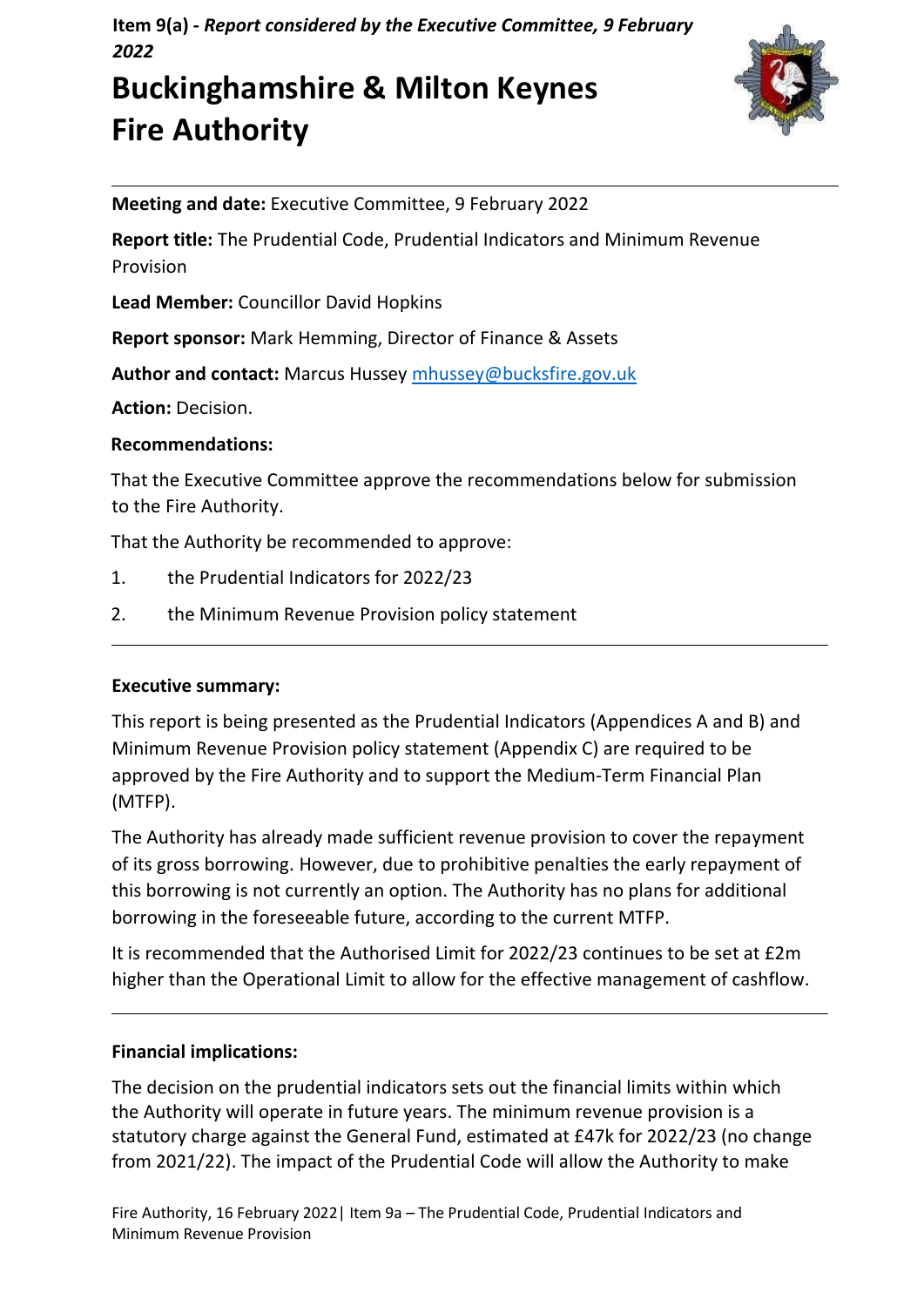informed choices between revenue and capital financing of procured services, to encourage invest to save schemes and will only allow capital investment to proceed where the Authority can fund projects within prudential limits.

Making sufficient minimum revenue provision ensures that when borrowing matures, cash is available to make the repayment. This ensures that the Authority does not need to borrow additional money to repay existing loans.

# **Risk management:**

The Prudential Code was established to ensure that capital investment plans are affordable, prudent and sustainable, and that treasury management decisions are taken in accordance with good professional practice. The indicators presented here demonstrate that the current plans for capital investment meet these criteria and present an acceptable level of risk to the Authority.

Minimum revenue provision is a statutory charge to the General Fund, which ensures that an Authority has sufficient cash balances to repay borrowing upon maturity, reducing the refinancing risk.

There are no direct staffing implications.

# **Legal implications:**

The Local Authorities (Capital Finance and Accounting) (England) Regulations 2003, SI 2003/3146 make provision for capital finance and accounts under the Local Government Act 2003 requiring the Authority to have regard to the 'Prudential Code for Capital Finance in Local Authorities' when determining, under the Local Government 2003 Act, how much money it can afford to borrow; and require the Authority to determine for the current financial year an amount of minimum revenue provision which it considers to be prudent.

# **Privacy and security implications:**

No direct impact.

# **Duty to collaborate:**

No direct impact.

# **Health and safety implications:**

No direct impact.

# **Environmental implications:**

No direct impact.

# **Equality, diversity, and inclusion implications:**

No direct impact.

# **Consultation and communication:**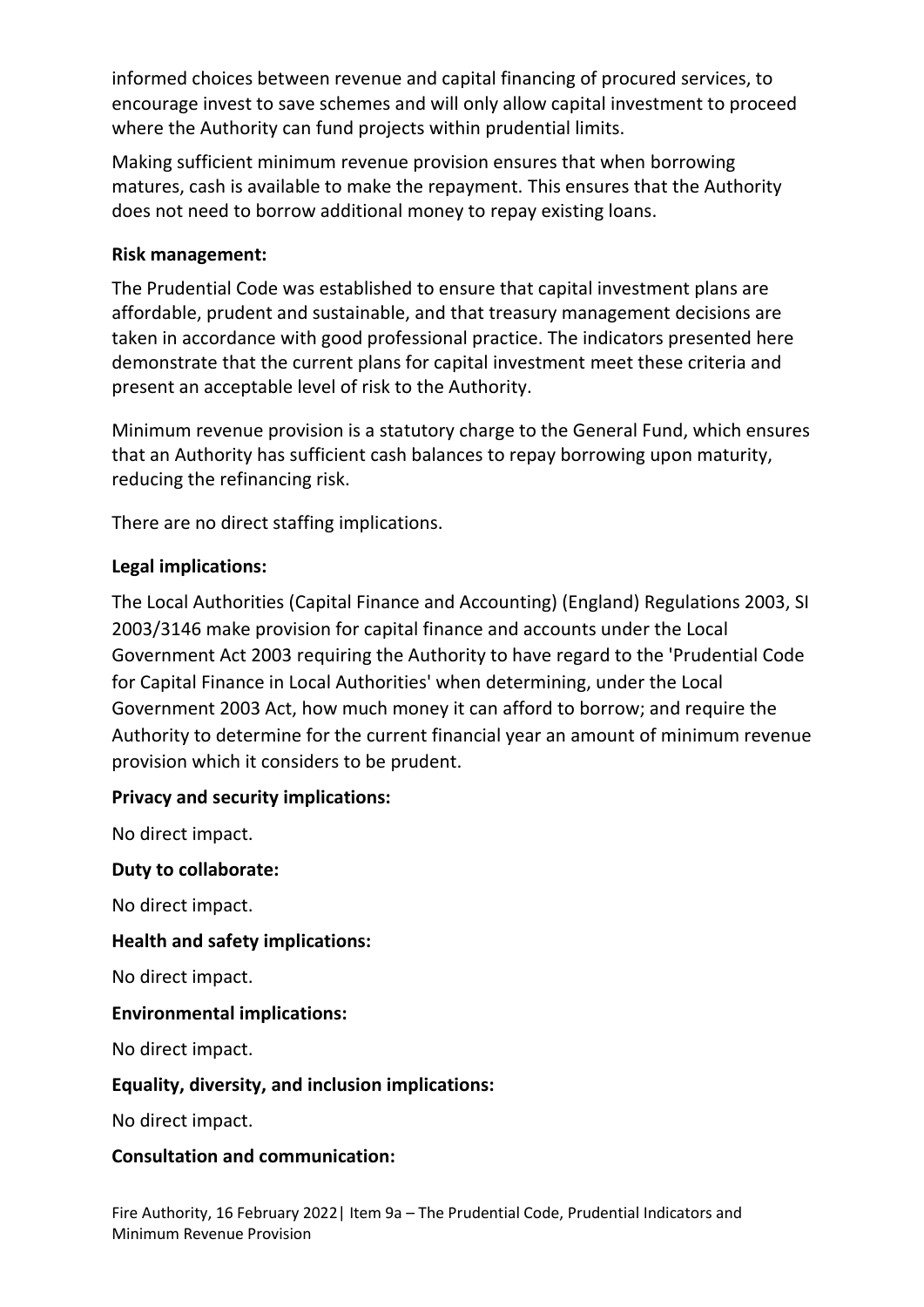No direct impact.

# **Background papers:**

Realignment of Reserve Balances to Facilitate the Medium Term Financial Plan, Executive Committee, 18 November 2015, agenda item 6:

[https://bucksfire.gov.uk/documents/2020/03/181115\\_exec\\_committee\\_papers.pdf/](https://bucksfire.gov.uk/documents/2020/03/181115_exec_committee_papers.pdf/)

| <b>Appendix</b> | Title                                             | <b>Protective</b><br><b>Marking</b> |
|-----------------|---------------------------------------------------|-------------------------------------|
|                 | <b>Prudential Indicators</b>                      |                                     |
| $\overline{2}$  | <b>Summary Table of Prudential Indicators</b>     |                                     |
| 3               | <b>Minimum Revenue Provision Policy Statement</b> |                                     |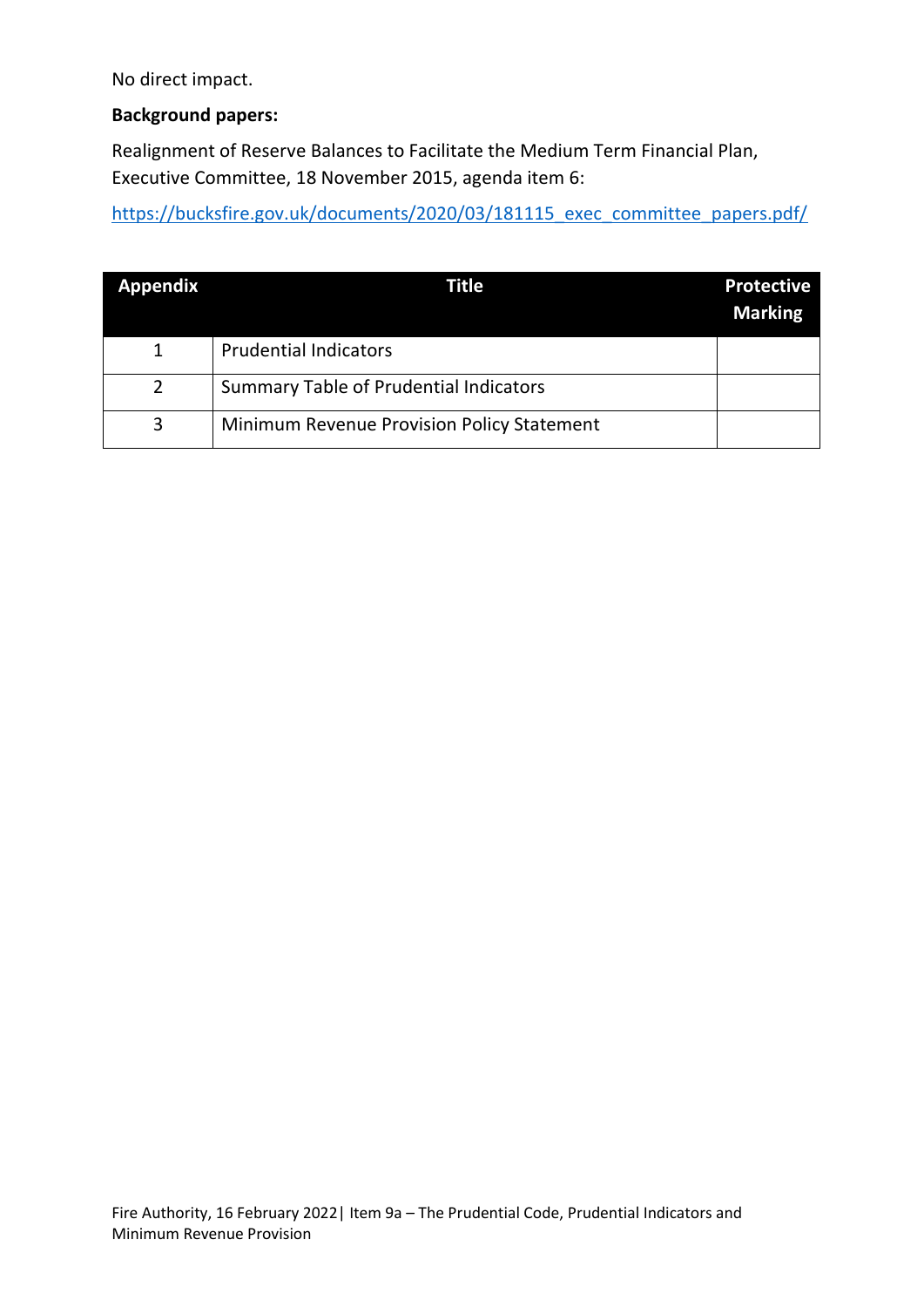## **Appendix 1 – Prudential Indicators**

#### **1.0 Indicators for Affordability**

#### **1.1 The ratio of financing costs to net revenue stream**

This indicator measures the percentage of the net revenue funding used to finance external debt. As no future borrowing is planned and a decision was made to reallocate reserves to reduce the capital financing requirement in 2015/16, the ratio of financing costs to net revenue stream will remain consistently low:

| Indicator                                      | Actual  |      | Estimate   Estimate   Estimate   Estimate<br>2020/21 2021/22 2022/23 2023/24 2024/25 |         |         |
|------------------------------------------------|---------|------|--------------------------------------------------------------------------------------|---------|---------|
| Ratio of financing costs to net revenue stream | $0.8\%$ | 1.0% | $0.9\%$                                                                              | $0.9\%$ | $0.7\%$ |

#### **2.0 Indicators for Prudence**

#### **2.1 Gross borrowing and the Capital Financing Requirement**

The table below shows gross borrowing and the capital financing requirement (CFR). The Authority should ensure that gross borrowing does not, except in the short term, exceed the CFR. However, due to the reallocation of reserves to reduce the CFR (excluding finance lease) to zero (see Provenance Section & Background Papers) gross borrowing will exceed CFR for the medium to long-term. This situation will exist until borrowing is repaid. Due to early repayment premiums, it is prohibitively expensive to make any early repayments at the current time.

Gross borrowing at the start of 2020/21 financial year was £6.797m. The figures shown below indicate the maximum level of borrowing during the year (i.e. repayments will reduce the limit for the following year):

| Indicator                            | Actual<br>2020/21 | Estimate  <br>2021/22 | Estimate  <br>2022/23 | 2023/24 | Estimate   Estimate<br>2024/25 |
|--------------------------------------|-------------------|-----------------------|-----------------------|---------|--------------------------------|
| Gross borrowing (£000)               | 6.797             | 6.797                 | 6.797                 | 6.177   | 5.177                          |
| Capital financing requirement (£000) | 1,590             | 1.543                 | 1,496                 | 1.449   | 1,402                          |

#### **3.0 Indicators for Capital Expenditure**

#### **3.1 Capital Expenditure**

This indicator shows the expected level of capital expenditure for future years:

| Indicator                  | Actual<br>2020/21 | Estimate | 2021/22 2022/23 2023/24 2024/25 | Estimate   Estimate   Estimate |       |
|----------------------------|-------------------|----------|---------------------------------|--------------------------------|-------|
| Capital expenditure (£000) | 4.206             | 2.435    | 2.962                           | 1.616                          | 1.505 |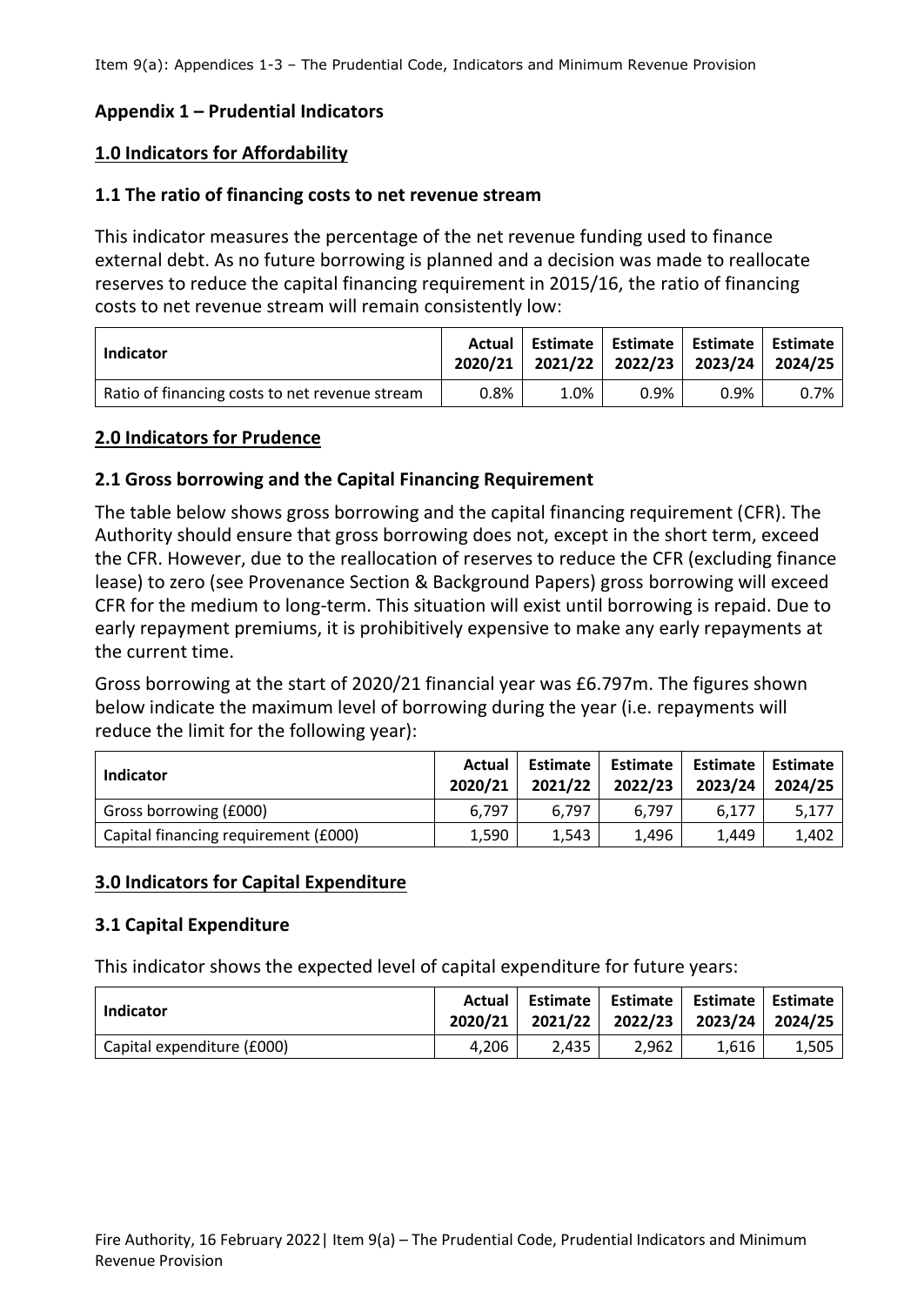# **3.2 Capital Financing Requirement (CFR)**

The CFR reflects the Authority's underlying need to borrow. This figure was reduced down to the level of the finance lease by the reallocation of reserves (see Background Papers). No additional borrowing is planned in the medium term. The CFR should be looked at in relation to gross borrowing, as detailed in Section 2.1:

| Indicator                                                                                 | Actual<br>2020/21 | Estimate<br>2021/22 | Estimate  <br>2022/23 | Estimate   Estimate<br>2023/24 | 2024/25 |
|-------------------------------------------------------------------------------------------|-------------------|---------------------|-----------------------|--------------------------------|---------|
| Capital financing requirement (underlying<br>need to borrow for a capital purpose) (£000) | 1,590             | 1.543               | 1.496                 | 1.449                          | 1.402   |

## **4.0 Indicators for External Debt**

## **4.1 Authorised Limit**

This is the maximum limit on borrowing and other long-term liabilities (currently limited to the finance lease at Gerrards Cross). This amount cannot be exceeded without approval from the Fire Authority:

| Indicator                                                  | Actual<br>2020/21 | <b>Estimate</b><br>2021/22 | <b>Estimate</b><br>2022/23 | <b>Estimate</b><br>2023/24 | <b>Estimate</b><br>2024/25 |
|------------------------------------------------------------|-------------------|----------------------------|----------------------------|----------------------------|----------------------------|
| Authorised limit for borrowing (£000)                      | 8,797             | 8,797                      | 8.797                      | 8.177                      | 7,177                      |
| Authorised limit for other long-term liabilities<br>(6000) | 1,590             | 1.543                      | 1.496                      | 1,449                      | 1,402                      |
| Authorised limit for external debt (£000)                  | 10,387            | 10,340                     | 10,293                     | 9,626                      | 8,579                      |

# **4.2 Operational Boundary**

This indicator shows the most likely estimate of debt for future years:

The actual external debt for the year ending 31 March 2021 was **£8.387m**.

| Indicator                                                      | Actual<br>2020/21 | <b>Estimate</b><br>2021/22 | <b>Estimate</b><br>2022/23 | Estimate<br>2023/24 | <b>Estimate</b><br>2024/25 |
|----------------------------------------------------------------|-------------------|----------------------------|----------------------------|---------------------|----------------------------|
| Operational boundary for borrowing (£000)                      | 6.797             | 6.797                      | 6.797                      | 6,177               | 5,177                      |
| Operational boundary for other long-term<br>liabilities (£000) | 1,590             | 1,543                      | 1,496                      | 1,449               | 1,402                      |
| Operational boundary for external debt<br>(6000)               | 8,387             | 8,340                      | 8,293                      | 7.626               | 6,579                      |

## **5.0 Indicators for Treasury Management**

## **5.1 Adoption of CIPFA's Treasury Management in the Public Services: Code of Practice and Cross-Sectorial Guidance Notes**

The aim is to ensure that treasury management is led by a clear and integrated forward treasury management strategy, and a recognition of the pre-existing structure of the Authority's borrowing and investment portfolios.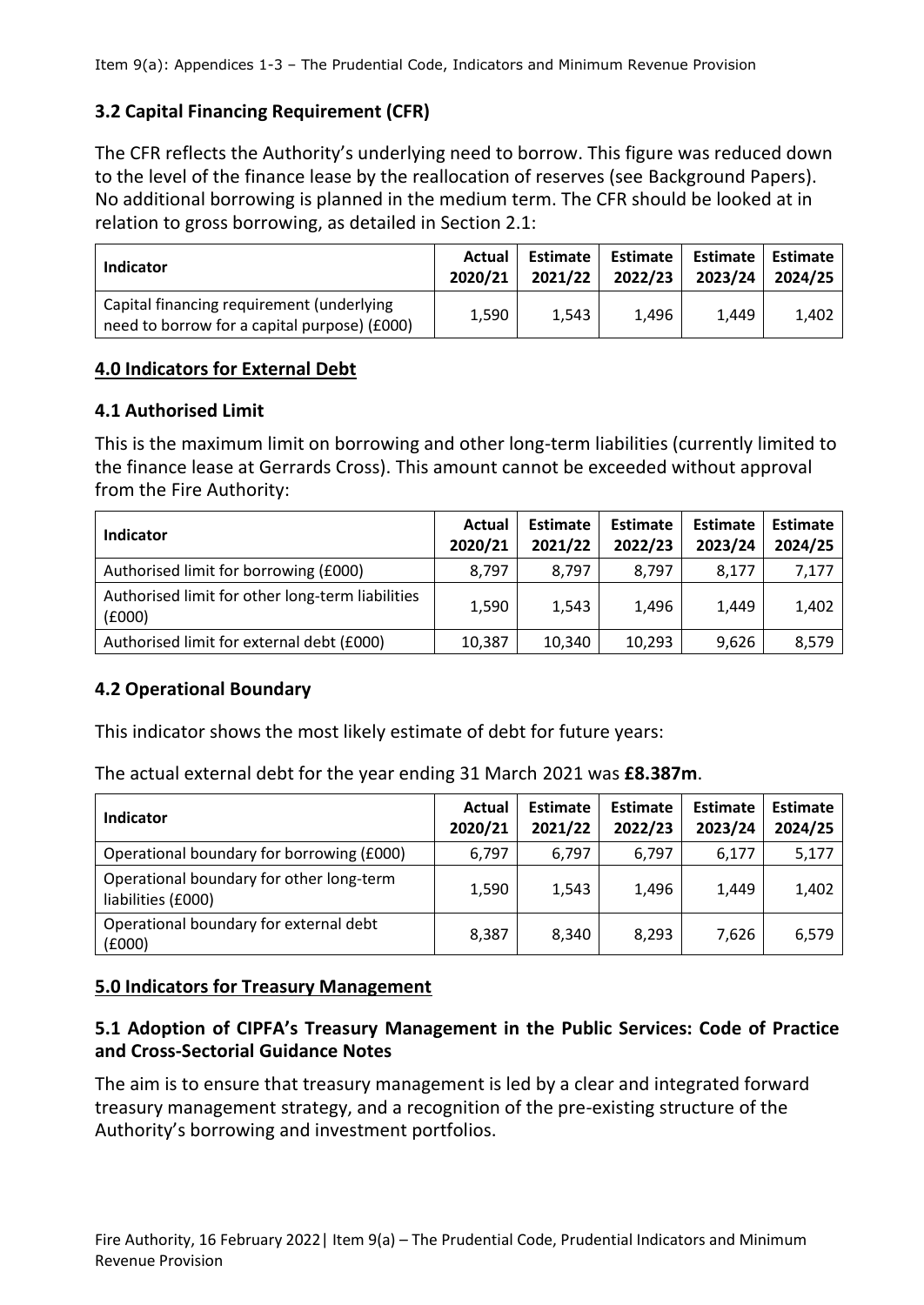## **5.2 Upper limit on fixed interest rate exposures**

This indicator shows the Authority's upper limit of the net exposure to fixed interest rates. Currently all borrowing is at a fixed rate of interest:

| Indicator                                    | Actual<br>2020/21 |      | Estimate   Estimate   Estimate   Estimate<br>2021/22 2022/23 2023/24 2024/25 |      |      |
|----------------------------------------------|-------------------|------|------------------------------------------------------------------------------|------|------|
| Upper limit on fixed interest rate exposures | 100%              | 100% | 100%                                                                         | 100% | 100% |

#### **5.3 Upper limit on variable interest rate exposures**

This indicator shows the Authority's upper limit of the net exposure to variable interest rates:

| <b>Indicator</b>                                   | Actual<br>2020/21 | Estimate<br>2021/22 | Estimate  <br>2022/23 | Estimate   Estimate<br>2023/24 | 2024/25 |
|----------------------------------------------------|-------------------|---------------------|-----------------------|--------------------------------|---------|
| Upper limit on variable interest rate<br>exposures | 20%               | 20%                 | 20%                   | 20%                            | 20%     |

## **5.4 Maturity structure of fixed rate borrowing**

This shows the repayment profile of fixed rate borrowing. All loans are repayable on maturity:

| <b>Indicator</b> | <b>Actual</b> |       | <b>Estimate</b> |       | <b>Estimate</b> |       | <b>Estimate</b> |       | <b>Estimate</b> |       |
|------------------|---------------|-------|-----------------|-------|-----------------|-------|-----------------|-------|-----------------|-------|
|                  | 2020/21       |       | 2021/22         |       | 2022/23         |       | 2023/24         |       | 2024/25         |       |
| <b>Maturity</b>  |               |       |                 |       |                 |       |                 |       |                 |       |
| structure of     | Lower         | Upper | Lower           | Upper | Lower           | Upper | Lower           | Upper | Lower           | Upper |
| fixed rate       | Limit         | Limit | Limit           | Limit | Limit           | Limit | Limit           | Limit | Limit           | Limit |
| borrowings       |               |       |                 |       |                 |       |                 |       |                 |       |
| Under 12         | 0%            | 0%    | 0%              | 9%    | 0%              | 16%   | 0%              | 0%    | 0%              | 0%    |
| months           |               |       |                 |       |                 |       |                 |       |                 |       |
| 12 months        |               |       |                 |       |                 |       |                 |       |                 |       |
| and within       | 0%            | 9%    | 0%              | 15%   | 0%              | 0%    | 0%              | 0%    | 0%              | 0%    |
| 24 months        |               |       |                 |       |                 |       |                 |       |                 |       |
| 24 months        |               |       |                 |       |                 |       |                 |       |                 |       |
| and within       | 0%            | 15%   | 0%              | 0%    | 0%              | 16%   | 0%              | 19%   | 0%              | 19%   |
| five years       |               |       |                 |       |                 |       |                 |       |                 |       |
| five years       |               |       |                 |       |                 |       |                 |       |                 |       |
| and within       | 0%            | 24%   | 0%              | 24%   | 0%              | 22%   | 0%              | 27%   | 0%              | 27%   |
| 10 years         |               |       |                 |       |                 |       |                 |       |                 |       |
| 10 years and     |               |       |                 |       |                 |       |                 |       |                 |       |
| within 20        | 0%            | 11%   | 0%              | 11%   | 0%              | 0%    | 0%              | 0%    | 0%              | 0%    |
| years            |               |       |                 |       |                 |       |                 |       |                 |       |
| 20 years and     |               |       |                 |       |                 |       |                 |       |                 |       |
| within 30        | 0%            | 0%    | 0%              | 0%    | 0%              | 36%   | 0%              | 42%   | 0%              | 42%   |
| years            |               |       |                 |       |                 |       |                 |       |                 |       |
| 30 years and     |               |       |                 |       |                 |       |                 |       |                 |       |
| within 40        | 0%            | 41%   | 0%              | 41%   | 0%              | 10%   | 0%              | 12%   | 0%              | 12%   |
| years            |               |       |                 |       |                 |       |                 |       |                 |       |
| 40 years and     | 0%            | 0%    | 0%              | 0%    | 0%              | 0%    | 0%              | 0%    | 0%              | 0%    |
| above            |               |       |                 |       |                 |       |                 |       |                 |       |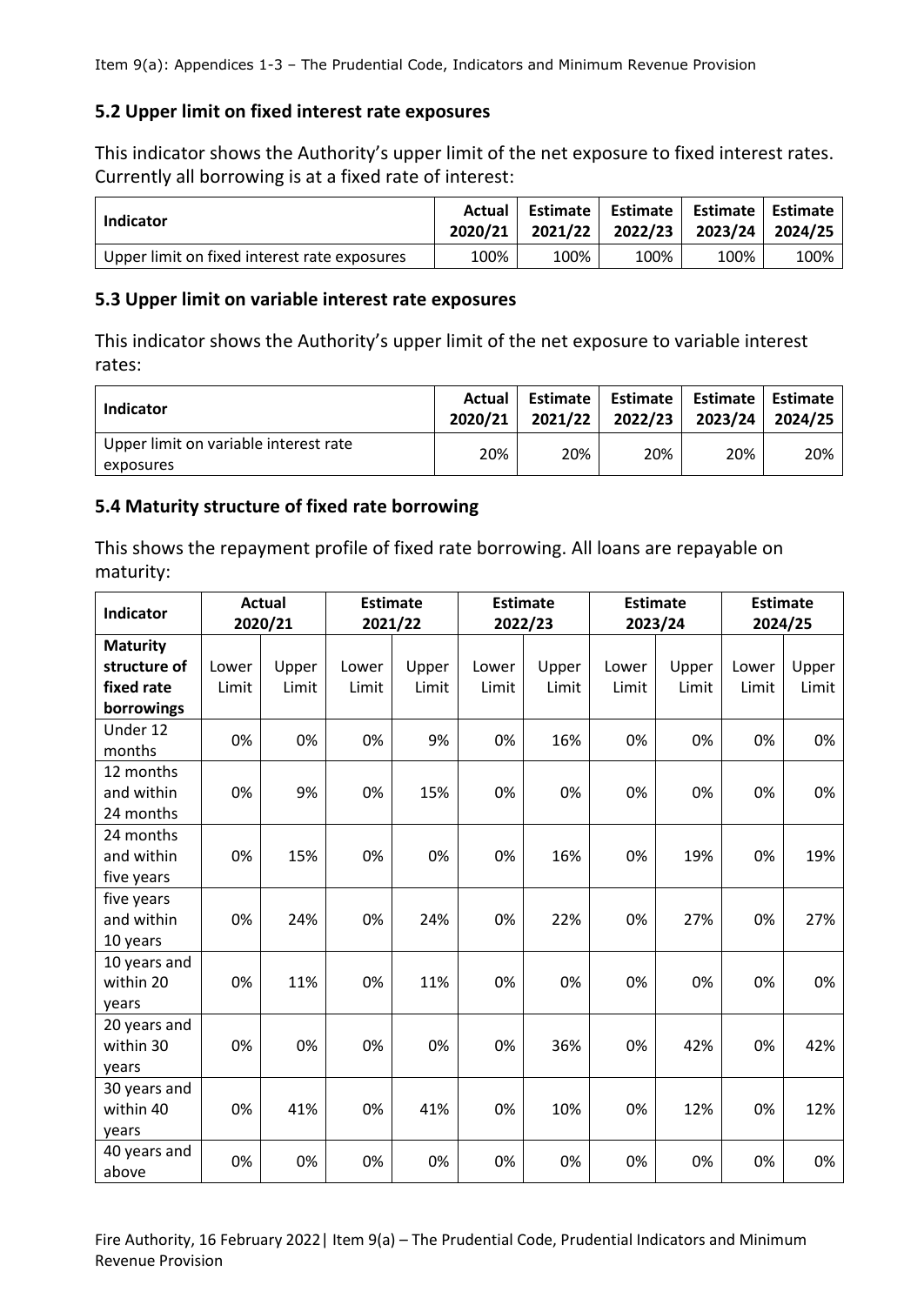## **5.5 Total principal sums invested for periods longer than 364 days**

The purpose of this indicator is for the Authority to contain its exposure to the possibility of loss that might arise as a result of it having to seek early repayment or redemption of principal sums invested. The Authority currently has no investments over a period longer than 364 days.

| Indicator                                                                | Actual<br>2020/21 | Estimate  <br>2021/22 | Estimate  <br>2022/23 | Estimate   Estimate<br>2023/24 | 2024/25 |
|--------------------------------------------------------------------------|-------------------|-----------------------|-----------------------|--------------------------------|---------|
| Total principal sums invested for periods<br>longer than 364 days (£000) | 0.00              | 0.00                  | 0.00                  | 0.00                           | 0.00    |

## **5.6 Credit Risk**

The duration of any investment with a counterparty will be restricted as advised by our treasury management advisors. The advisors will base their assessment of credit risk based on credit ratings provided by the major agencies, as well as reviewing credit default swaps (a proxy measure for the markets perceived risk of default).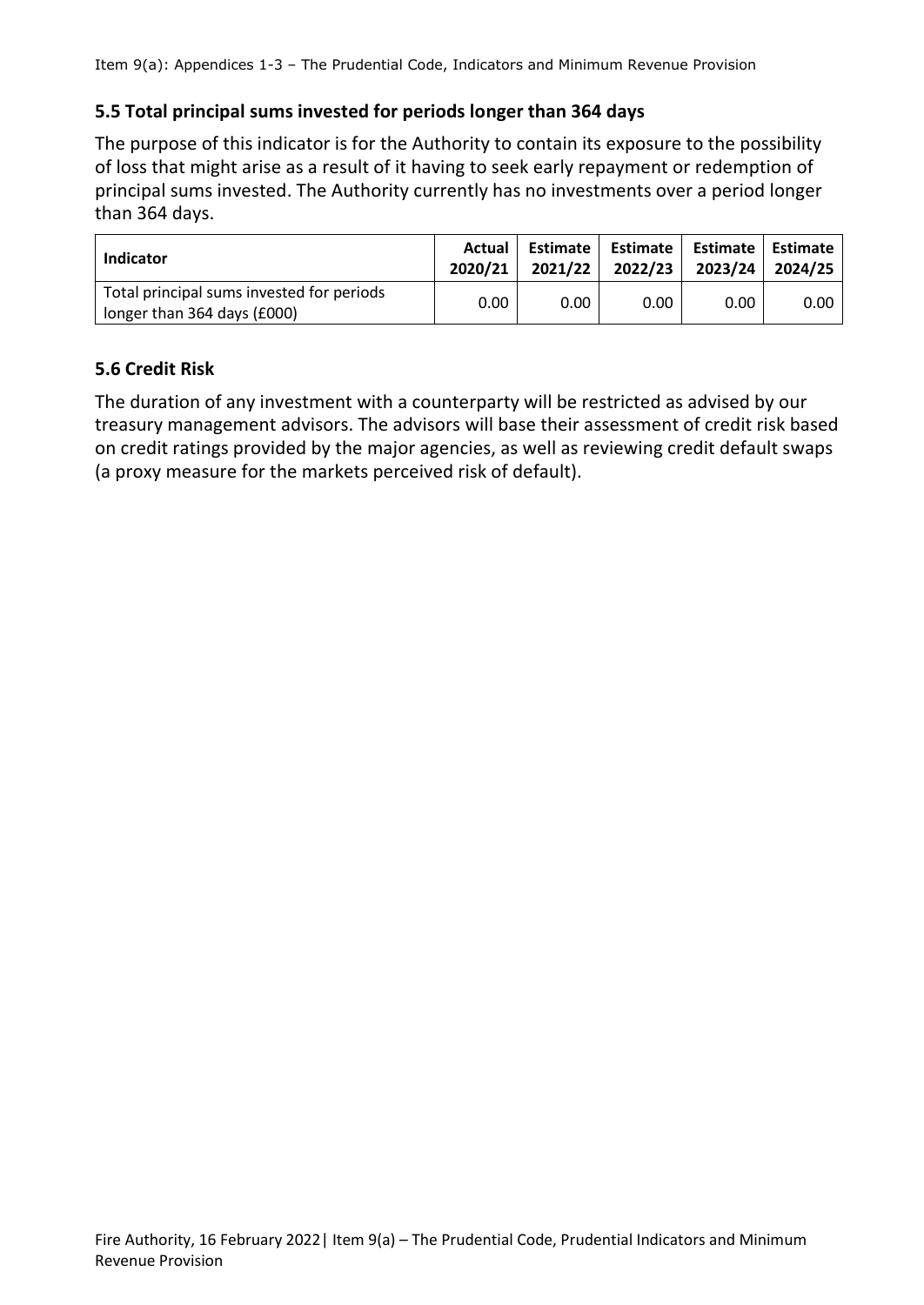#### **Appendix 2 – Summary Table of Prudential Indicators**

For reference, the following table summarises the key indicators detailed in Appendix 1 in a single table:

|       | Indicator                                                                                    | <b>Actual</b><br>2020/21 | <b>Estimate</b><br>2021/22 | <b>Estimate</b><br>2022/23 | <b>Estimate</b><br>2023/24 | <b>Estimate</b><br>2024/25 |
|-------|----------------------------------------------------------------------------------------------|--------------------------|----------------------------|----------------------------|----------------------------|----------------------------|
|       | <b>Indicators for Affordability</b>                                                          |                          |                            |                            |                            |                            |
| 1.1   | Ratio of financing costs to net<br>revenue stream                                            | 0.8%                     | 1.0%                       | 0.9%                       | 0.9%                       | 0.7%                       |
|       | <b>Indicators for Prudence</b>                                                               |                          |                            |                            |                            |                            |
| 2.1   | Gross borrowing (£000)                                                                       | 6,797                    | 6,797                      | 6,797                      | 6,177                      | 5,177                      |
|       | <b>Indicators for Capital Expenditure</b>                                                    |                          |                            |                            |                            |                            |
| 3.1   | Capital expenditure (£000)                                                                   | 4,206                    | 2,435                      | 2,982                      | 1,616                      | 1,505                      |
| 3.2   | Capital financing requirement<br>(underlying need to borrow for a<br>capital purpose) (£000) | 1,590                    | 1,543                      | 1,496                      | 1,449                      | 1,402                      |
|       | <b>Indicators for External Debt</b>                                                          |                          |                            |                            |                            |                            |
| 4.1   | Authorised limit for external debt<br>(£000)                                                 | 10,387                   | 10,340                     | 10,293                     | 9,626                      | 8,579                      |
| 4.2   | Operational boundary for<br>external debt (£000)                                             | 8,387                    | 8,340                      | 8,293                      | 7,626                      | 6,579                      |
|       | <b>Indicators for Treasury Management</b>                                                    |                          |                            |                            |                            |                            |
| $5.2$ | Upper limit on fixed interest rate<br>exposures                                              | 100%                     | 100%                       | 100%                       | 100%                       | 100%                       |
| 5.3   | Upper limit on variable interest<br>rate exposures                                           | 20%                      | 20%                        | 20%                        | 20%                        | 20%                        |
| 5.5   | Total principal sums invested for<br>periods longer than 364 days<br>(6000)                  | 0.00                     | 0.00                       | 0.00                       | 0.00                       | 0.00                       |

The actual external debt for the year ending 31 March 2021 was £8.387m. The projected external debt for the year ending 31 March 2021 is £8,340m (both figures include the finance lease liability).

The following indicators are not shown above:

- 5.1 the Authority has adopted CIPFA's Treasury Management Code for 2020/21
- 5.4 details of the maturity structure of fixed rate borrowing
- 5.6 narrative regarding credit risk